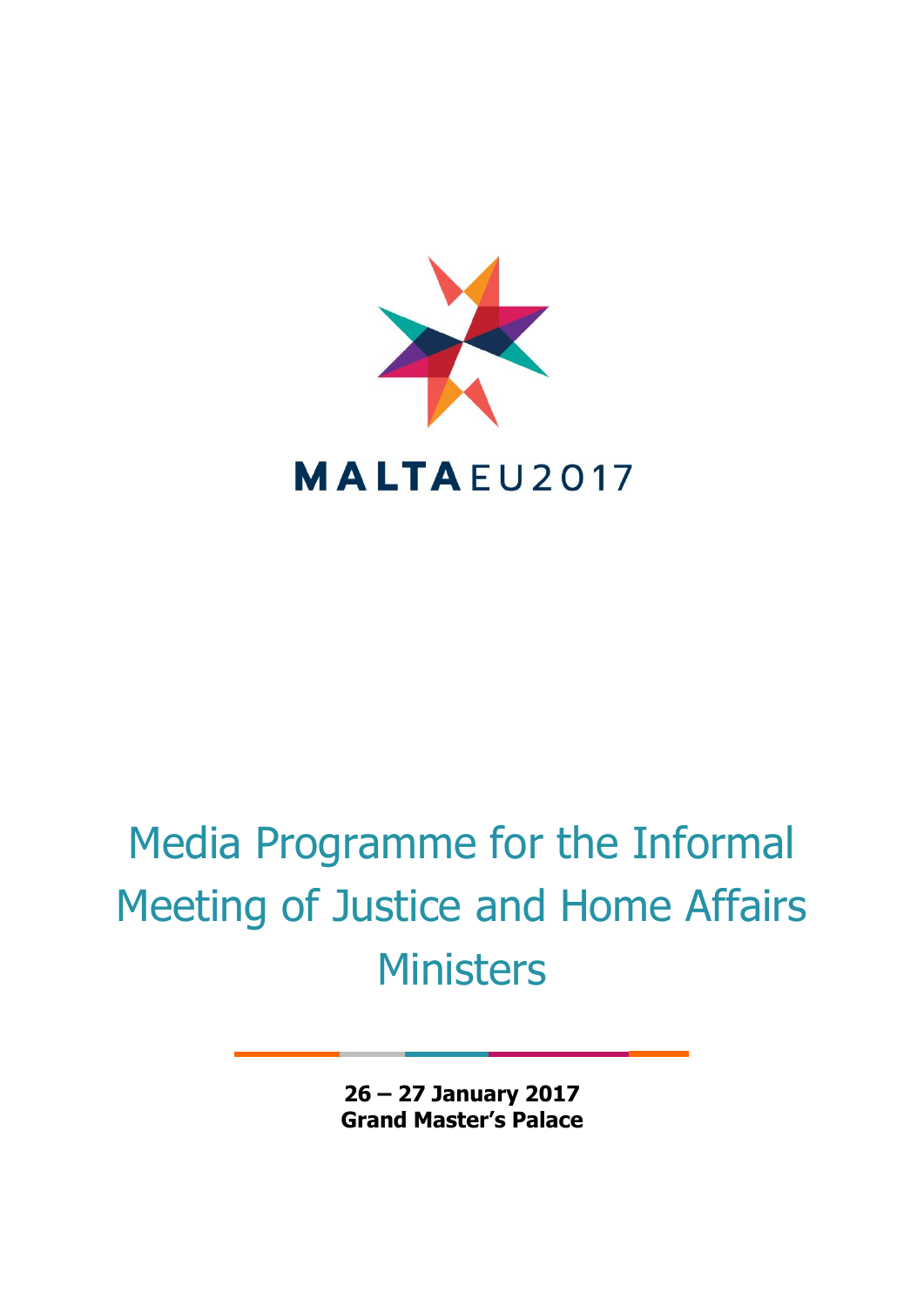

## Media Programme for the Informal Meeting of Justice and Home Affairs Ministers

## **26 – 27 January 2017 Grand Master's Palace**

| <b>Thursday 26 January 2017</b> |                                                                              |  |
|---------------------------------|------------------------------------------------------------------------------|--|
| $08:30 - 09:05$                 | <b>Arrival of Delegation at &amp; Doorstep</b>                               |  |
|                                 | VIP/Delegate Entrance, St. George's Square                                   |  |
|                                 | > host broadcaster (live coverage) + media - access first come, first served |  |
| $09:05 - 09:20$                 | <b>Handshake</b>                                                             |  |
|                                 | <b>Throne Room</b>                                                           |  |
|                                 | > host broadcaster (live coverage) + photo/TV only - <b>Pool 1</b>           |  |
| $09:30 - 11:00$                 | <b>Working Session I: Asylum related matters</b>                             |  |
|                                 | Plenary                                                                      |  |
| $09:30 - 09:35$                 | <b>Tour de Table</b>                                                         |  |
|                                 | Plenary                                                                      |  |
|                                 | > host broadcaster (live coverage) + photo/TV only - <b>Pool 2</b>           |  |
| $11:00 - 11:15$                 | <b>Family Photo</b>                                                          |  |
|                                 | <b>Throne Room</b>                                                           |  |
|                                 | > host broadcaster (live coverage) + photo/TV only - <b>Pool 3</b>           |  |
| $11:45 - 13:00$                 | <b>Working Session II: Asylum related matters continued</b>                  |  |
|                                 | Plenary                                                                      |  |
| $11:45 - 11:50$                 | <b>Tour de Table</b>                                                         |  |
|                                 | Plenary                                                                      |  |
|                                 | > host broadcaster + photo/TV only - <b>Pool 4</b>                           |  |
| $13:15 - 14:45$                 | <b>Working Lunch</b>                                                         |  |
|                                 | <b>Casino Maltese</b>                                                        |  |
|                                 | > host broadcaster only                                                      |  |
| $15:00 - 16:30$                 | <b>Working Session III: IT Systems for Borders and Security</b>              |  |
|                                 | Plenary                                                                      |  |

**infomail@eu2017.mt** Presidency Unit, The Grand Master's Palace, Republic Street, Valletta VLT 1115, Malta +356 2540 2700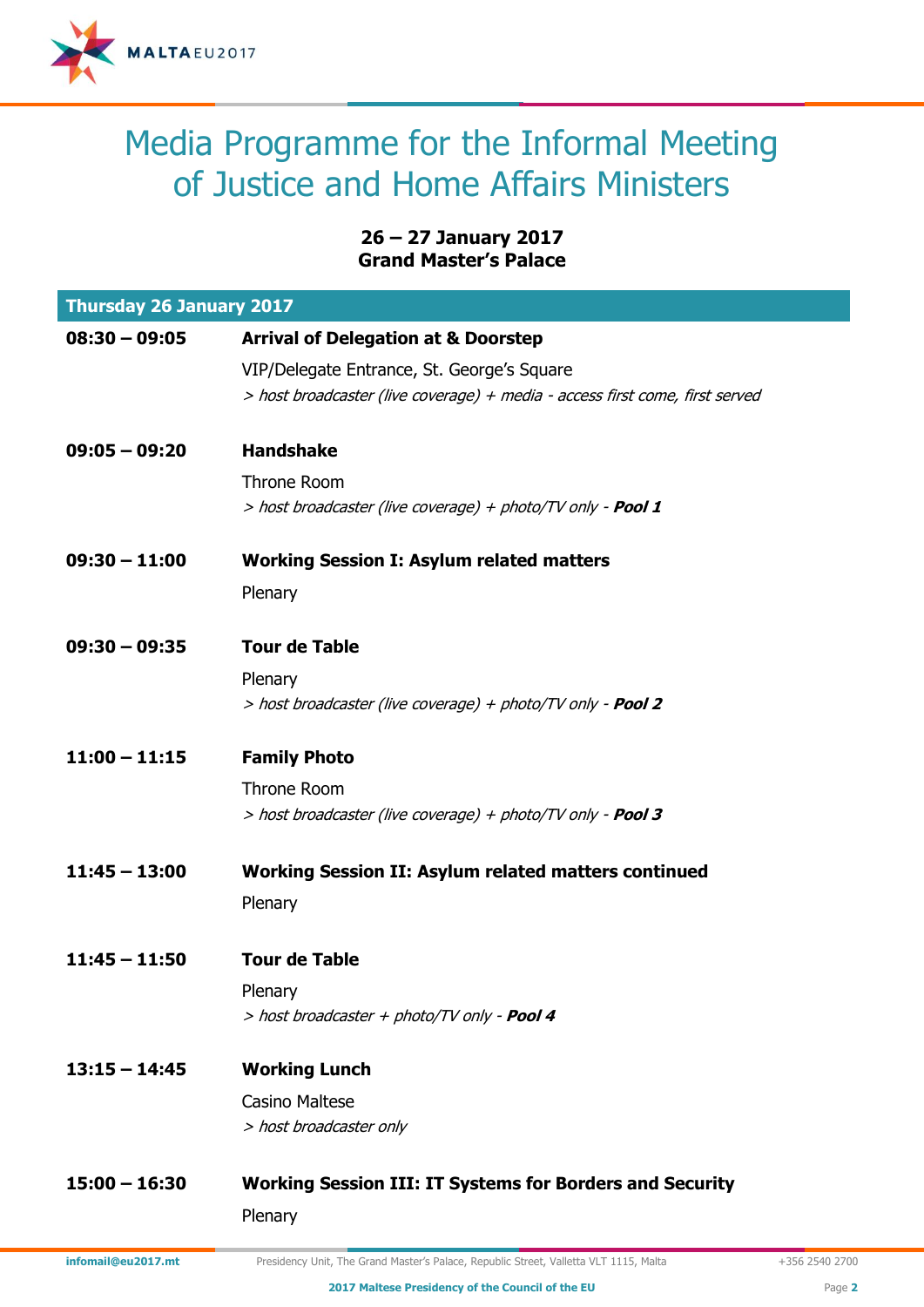

| $15:00 - 15:05$ | <b>Tour de Table</b>                                                                         |
|-----------------|----------------------------------------------------------------------------------------------|
|                 | Plenary                                                                                      |
|                 | > host broadcaster + photo/TV only - <b>Pool 5</b>                                           |
| $16:30 - 17:00$ | <b>Presentation on Missing Children Conference</b>                                           |
|                 | Plenary                                                                                      |
| $16:30 - 16:35$ | <b>Tour de Table</b>                                                                         |
|                 | Plenary                                                                                      |
|                 | > host broadcaster + photo/TV only - <b>Pool 6</b>                                           |
| $17:00 - 17:30$ | <b>Departure of Delegation</b>                                                               |
|                 | > host broadcaster (live coverage) + media - access first come, first served                 |
| $17:00 - 17:30$ | <b>Press Conference</b>                                                                      |
|                 | Press Conference Room                                                                        |
|                 | > host broadcaster (live coverage) + media – access first come, first served - <b>Pool 7</b> |
|                 |                                                                                              |